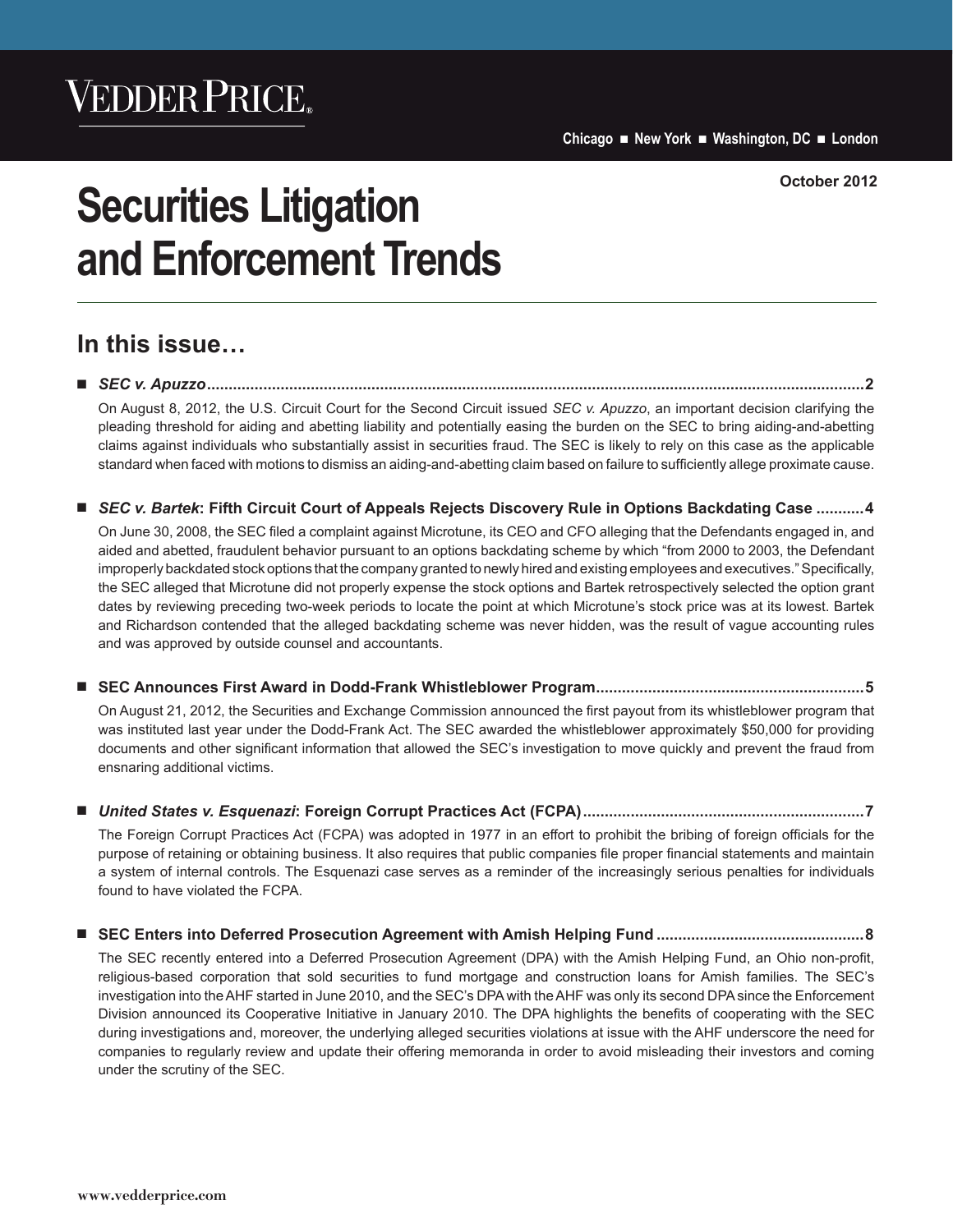# *SEC v. Apuzzo*

On August 8, 2012, the U.S. Circuit Court for the Second Circuit issued an important decision that clarified the pleading threshold for aiding and abetting liability and potentially eased the burden on the Securities and Exchange Commission (the SEC) to bring aiding-and-abetting claims against individuals who substantially assist in securities fraud.

In *SEC v. Apuzzo,* 2012 WL 3194303 (2d Cir. Aug. 8, 2012), the Second Circuit reversed the district court's dismissal of a complaint filed by the SEC against Joseph Apuzzo (Apuzzo), the former Chief Financial Officer of Terex Corporation (Terex), an equipment manufacturer.

The SEC alleged that, between December 2000 and December 2001, United Rentals, Inc. (URI), one of the world's largest equipment rental companies, and Michael J. Nolan (Nolan), its Chief Financial Officer, carried out two fraudulent "sale-leaseback" transactions with the assistance of Apuzzo. According to the SEC, Apuzzo assisted URI and Nolan in conducting a scheme designed to permit URI to recognize revenue prematurely and to inflate profits generated from URI's sales.

The alleged scheme worked as follows: URI would sell used equipment to a financing company, and lease the equipment back from that financing company for a short period of time. To obtain the financing company's agreement to participate in these sale-leaseback transactions, URI convinced Terex to agree to resell the equipment for the financing company at the end of the lease periods. Terex and URI also allegedly agreed that Terex would provide a residual-value guarantee to the financing company which provided that, after the equipment was resold, the financing company would receive no less than 96% of the purchase price that the financing company had paid URI for the equipment. In order to secure Terex's participation in these transactions, URI secretly agreed with Terex to indemnify Terex for any losses incurred by Terex under the residual-value guarantee. URI also agreed to make substantial purchases of new

equipment from Terex in order to improve Terex's year-end sales.

Under applicable accounting guidance, URI could immediately recognize the revenue generated by the sale of equipment if (i) the "risks and rewards of ownership" were fully transferred to the buyer and (ii) the sale price was "fixed and determinable." According to the SEC, because of URI's secret indemnification agreement with Terex, URI did not fully transfer the risks and rewards of ownership to the financing company and was thus prohibited from recording the revenue from the sales. The SEC alleged that Apuzzo know that if the full extent of these transactions was transparent, URI would be prohibited from claiming the increased revenue. The Complaint alleged that Apuzzo executed various agreements and approved inflated invoices that were designed to conceal the indemnification payments from URI to Terex.

Apuzzo moved to dismiss the Complaint, arguing that the Complaint failed to adequately allege the second and third elements of aiding and abetting securities fraud—namely, that Apuzzo had actual knowledge of URI's fraud and that Apuzzo rendered substantial assistance to URI. The district court found that the SEC had adequately alleged actual knowledge of the violation. See *SEC v. Apuzzo,*  758 F. Supp. 2d 136, 148 (D. Conn. 2010). The court further found, however, that the SEC failed to sufficiently allege the "substantial assistance" element of the claim. Specifically, the district court found that "the [C]omplaint contains factual allegations which taken as true support a conclusion that there was a 'but for' causal relationship between Apuzzo's conduct and the primary violation, but do not support a conclusion that Apuzzo's conduct proximately caused the primary violation."**<sup>1</sup>** at 152. The court thus dismissed the Complaint with prejudice, concluding that proximate causation was required to satisfy the "substantial assistance" element of aiding and abetting liability.**<sup>2</sup>**

**<sup>1</sup>** *Id.*  **2** *Id.*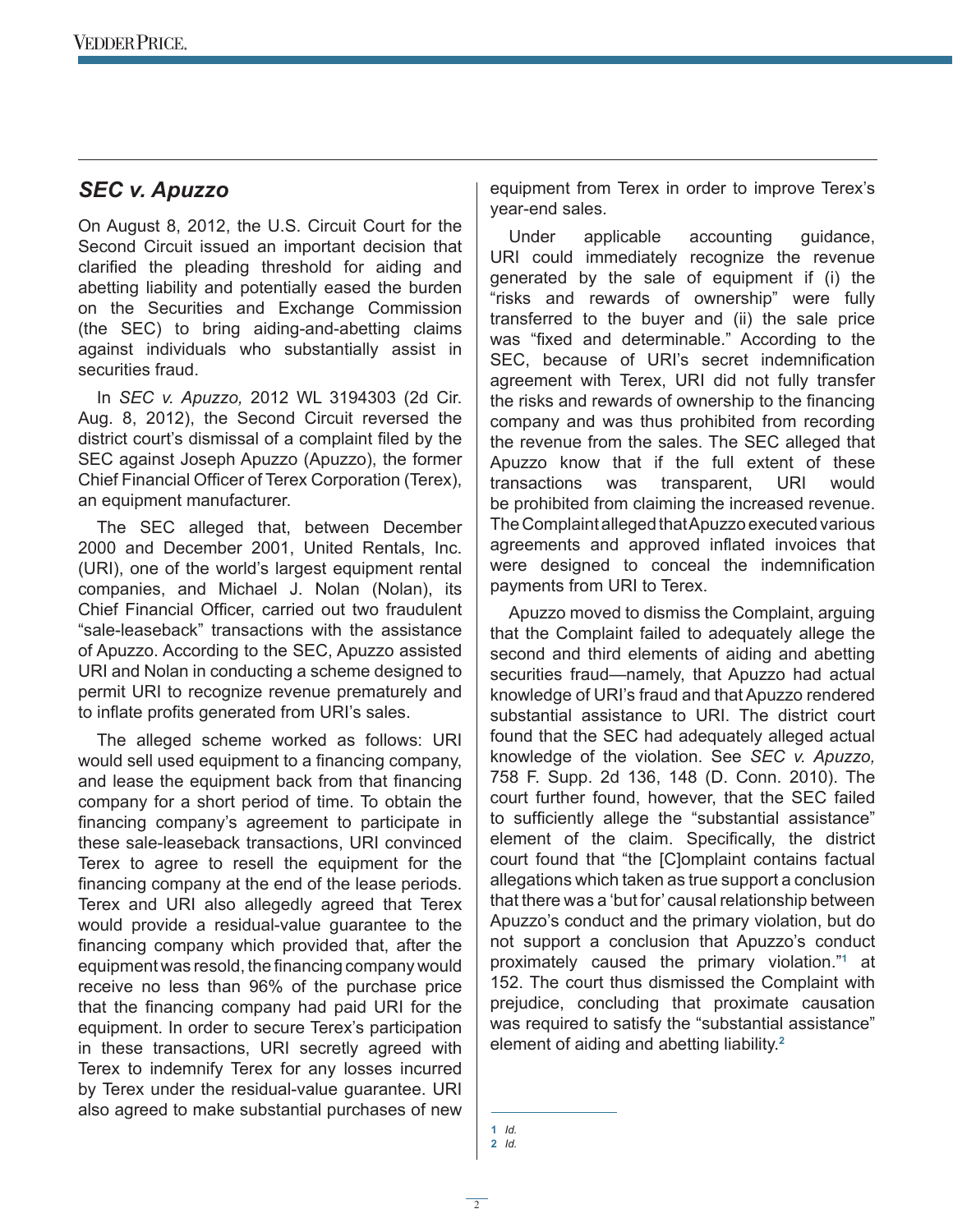*SEC vs Apuzzo* continued from page 2

Under Section 20(e) of the Securities Exchange Act of 1934, the SEC is permitted to bring civil actions against aiders and abettors of securities fraud. 15 U.S.C. § 78t(e) (the SEC may bring a claim for aiding and abetting securities fraud against "any person that knowingly provides substantial assistance" to a primary violator of the securities laws). In *SEC v. DiBella*, 587 F.3d 553, 566 (2d Cir. 2009), the Second Circuit articulated that, in order to state a claim for aiding and abetting liability, the SEC must allege: "(1) the existence of a securities law violation by the primary (as opposed to the aiding and abetting) party; (2) 'knowledge' of this violation on the part of the aider and abettor; and (3) 'substantial assistance' by the aider and abettor in the achievement of the primary violation."

Previously, in *Bloor v. Carro, Spanbock, Londin, Rodman & Fass*, 754 F.2d 57, 62 (2d Cir. 1985),**<sup>3</sup>** the Second Circuit stated that the complaint "must allege that the acts of the aider and abettor proximately caused the harm to the corporation on which the primary liability is predicated." Thus, Apuzzo argued that "substantial assistance" should be defined as proximate cause. In rejecting this argument, the Second Circuit stated that:

Proximate cause is the language of private tort actions; it derives from the need of private plaintiff, seeking compensation, to show that his injury was proximately caused by the defendants' actions. But, in an enforcement action, civil or criminal, there is no requirement that the government prove injury, because the purpose of such actions is deterrence, not compensation.

Indeed, the court found no reason to carry the proximate-cause requirement set out in *Bloor* over to the context of an SEC enforcement action. Rather, the court looked to the well-developed body of law on criminal aiding and abetting. Drawing from Judge Learned Hand in a case decided nearly 75 years ago, the Second Circuit noted that, in order for a criminal defendant to be liable for aiding and abetting, the government must prove "that he in some sort associate[d] himself with the venture, that [defendant] participate[d] in it as something that he wishe[d] to bring about, [and] that he [sought] by his action to make it succeed." *U.S. v. Peoni*, 100 F.2d 401, 401 (2d Cir. 1938). The court further noted that Judge Hand's standard has "survived the test of time, is clear, concise, and workable, and governs the determination of aider and abettor liability in securities fraud cases."

Applying Judge Hand's standard to the SEC's Complaint against Apuzzo, the Second Circuit found that the Complaint plausibly alleged that Apuzzo provided substantial assistance to URI in carrying out the securities fraud. Specifically, the court held that the Complaint alleged that Apuzzo associated himself with the venture by agreeing to participate in the sale-leaseback transactions, participated in it as something he wished to bring about by negotiating the details and approving and signing agreements that he knew were designed to conceal URI's continuing risks and financial obligations in furtherance of the fraud, and sought by his actions to make it succeed by approving the issuance of Terex's inflated invoices.

Further, the court held that, in evaluating whether Apuzzo substantially assisted the fraud, it must consider his high degree of actual knowledge of the primary violation. Thus, where the SEC plausibly alleges a high degree of actual knowledge, it lessens the burden the SEC must meet in alleging substantial assistance. In this case, the district court found that the Complaint alleged, in detail, a very high degree of knowledge of the fraud on the part of Apuzzo. In light of those detailed allegations, the allegations of substantial assistance could be viewed only as an effort by Apuzzo to intentionally assist the fraud and help it succeed, and dismissal of the Complaint was inappropriate.

It remains to be seen whether federal courts in other circuits will adopt the pleading standard for aiding and abetting liability in the securities fraud context set forth in the *Apuzzo* case. As noted by the Second Circuit, however, other circuits, such as the Seventh Circuit, have recognized Judge

**<sup>3</sup>** *Bloor* was a private securities fraud action alleging aiding and abetting liability that was decided prior to the U.S. Supreme Court's limitations on private claims for aiding and abetting securities fraud in Central Bank of Denver, N.A. v. First Interstate Bank of Denver, N.A., 511 U.S. 164 (1994).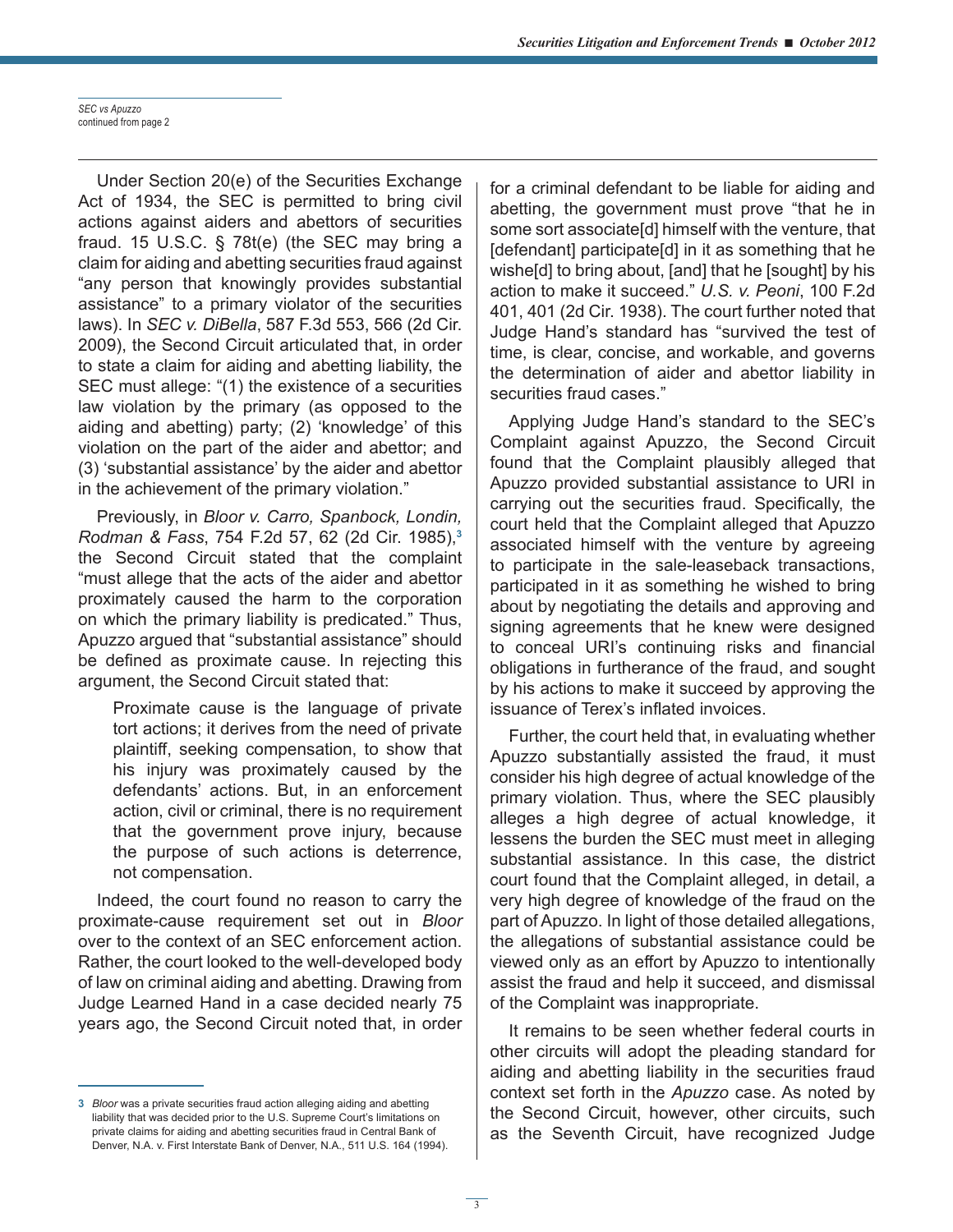*SEC vs Apuzzo* continued from page 3

Hand's standard as "[t]he classic formula for aider and abettor liability." *U.S. v. Irwin*, 149 F.3d 565, 569 (7th Cir. 1998). Thus, the SEC will likely rely on the *Apuzzo* case as the applicable standard when faced with motions to dismiss an aiding-and-abetting claim based on failure to sufficiently allege proximate cause.  $\blacksquare$ 

# *SEC v. Bartek***: Fifth Circuit Court of Appeals Rejects Discovery Rule in Options Backdating Case**

On June 30, 2008, the SEC filed a complaint against Microtune, Douglas Bartek (Microtune's CEO) and Nancy Richardson (Microtune's CFO) (collectively, the Defendants). The Complaint alleged that the Defendants engaged in, and aided and abetted, fraudulent behavior pursuant to an options backdating scheme by which "from 2000 to 2003, the Defendant improperly backdated stock options that [Microtune] granted to newly hired and existing employees and executives." Specifically, the SEC alleged that Microtune did not properly expense the stock options and Bartek retrospectively selected the option grant dates by reviewing preceding two-week periods to locate the point at which Microtune's stock price was at its lowest. Bartek and Richardson contended that the alleged backdating was never hidden, was the result of vague accounting rules and was approved by outside counsel and accountants.

The SEC sought the following relief: (1) civil monetary penalties; (2) injunctive relief permanently barring the defendants from violating securities laws; and (3) a bar against Bartek and Richardson serving as officers or directors of any public company. Shortly after the Complaint was filed, Microtune settled with the SEC. Bartek and Richardson and the SEC then filed cross-motions for summary judgment. The U.S. District Court for the Northern District of Texas granted Bartek's and Richardson's motion on the basis that the statute of limitations had expired before the Complaint was filed. The SEC appealed the ruling to the Fifth Circuit.

The two main issues on appeal were: (1) whether the discovery rule applied to the SEC's claims, thereby tolling the limitations period until the SEC discovered the alleged scheme, and (2) whether the remedies of permanent injunctive relief and a bar against serving as directors and officers were equitable in nature and, therefore, not subject to the statute establishing the disputed limitations period.

The relevant statute setting forth the applicable limitations period provides, in pertinent part:

Except as otherwise provided by Act of Congress, an action, suit or proceeding for the enforcement of any civil fine, penalty, or forfeiture, pecuniary or otherwise, *shall not be entertained unless commenced within five years from the date when the claim first accrued . . . .*

28 U.S.C. § 2462 ("Section 2462") (emphasis added). Because the SEC alleged that the backdating scheme commenced in 2000, the limitations period appeared to have expired.

The SEC, however, contended that the limitations period did not begin running until the alleged scheme was discovered in 2003. Thus, the main issue to be decided was the point at which the SEC's causes of action accrued. The Fifth Circuit affirmed the district court's determination that the causes of action accrued at the time that the alleged violations occurred, not at the time the alleged violations were discovered by the SEC. In reaching this conclusion, the Fifth Circuit relied on four main factors. First, the court looked to the plain language of Section 2462, noting that the statute itself "reveals no discovery rule exception." Second, the court noted that non-SEC case law interpreting Section 2462 supported the notion that the five-year limitations period began to run as of the date of the underlying violation. Third, the court found that Bartek and Richardson had not actively concealed the alleged fraud. Fourth, the court held that the alleged backdating scheme was not inherently self-concealing. Thus, because the SEC's causes of action accrued in 2000 at the time of the first alleged violation, the limitations period had expired before the Complaint was filed, and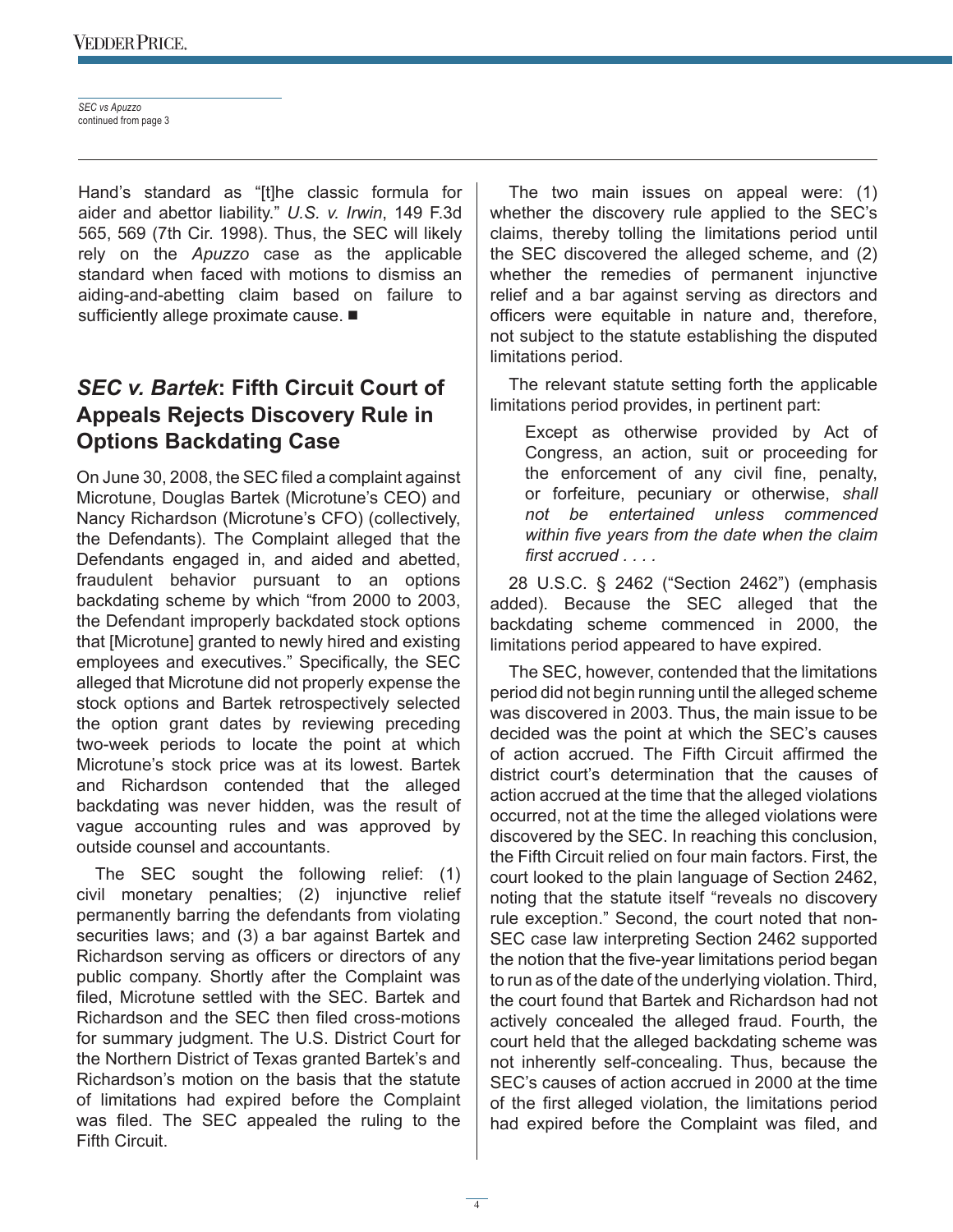*SEC v. Bartek*: Fifth Circuit Court of Appeals Rejects Discovery Rule in Options Backdating Case continued from page 4

the district court's granting of summary judgment in favor of Bartek and Richardson was affirmed.

In an attempt to salvage its claims, the SEC also contended on appeal that two of its remedies a permanent injunction against future violations of securities laws and a bar on Bartek and Richardson serving as officers or directors of public companies were equitable in nature and therefore "would not be subject to § 2462's time limitations." Specifically, the Fifth Circuit was tasked with determining whether the two disputed remedies constituted "penalties" under Section 2462. The court rejected the SEC's contention that the term "penalty" was "strictly used for monetary or property sanctions" and that the two disputed remedies were thus remedial—not penal—in nature. In reaching its conclusion, the court applied an objective analysis of "the nature of the remedies sought by the SEC." Here, the two disputed remedies constituted penalties because they (1) would have a stigmatizing effect and longlasting repercussions; (2) would not address past harm allegedly caused by Bartek and Richardson; (3) would not address the prevention of future harm "in light of the minimal likelihood of similar conduct in the future"; and (4) were sufficiently long-term to be considered punitive. In sum, the Fifth Circuit affirmed the district court's determination that the two disputed remedies were punitive "[b]ased on the severity and permanent nature of the sought-after remedies."

This case seeks to clarify that the five-year statute of limitations established in Section 2462 is not susceptible to tolling based on the discovery rule and that the SEC must more appropriately tailor its remedies to the facts of the specific case if it wishes to seek equitable relief beyond the five-year limitations period. However, it will take some time to empirically assess its impact if any-on the SEC's investigation practices.  $\blacksquare$ 

# **SEC Announces First Award in Dodd-Frank Whistleblower Program**

On August 21, 2012, the Securities and Exchange Commission announced the first payout from its whistleblower program that was instituted last year under the Dodd-Frank Act. The SEC awarded the whistleblower approximately \$50,000 for providing documents and other significant information that allowed the SEC's investigation to move quickly and prevent the fraud from ensnaring additional victims.

The award represents 30% of the \$150,000 collected to date by the SEC out of the total court-ordered sanctions of more than \$1 million. The whistleblower is entitled to up to \$300,000 once the total amount of the sanctions has been collected and may receive more should the SEC seek further claims in connection with this matter.

#### *Whistleblower Program Requirements*

The whistleblower rules prescribed under new Section 21F of the Securities Exchange Act of 1934 require the SEC to pay awards to whistleblowers those individuals who voluntarily provide original information to the SEC relating to securities law violations leading to the successful enforcement of a judicial, administrative or related action involving sanctions exceeding \$1 million.**<sup>1</sup>** A whistleblower must voluntarily submit the information to the SEC before a request or demand is made from the federal government, state attorney general or securities regulator, the Public Company Accounting Oversight Board or any self-regulatory organization. The SEC has the discretion to determine the amount of the award paid to the whistleblower, but the amount will be at least 10%, but no more than 30%, of the monetary sanctions that the SEC or other authorities are able to collect. Certain information, including information subject to attorney-client privilege, and individuals, including employees of the SEC, Department of Justice and other regulatory agencies, are not eligible for consideration.

**<sup>1</sup>** SEC Release No. 34-64545 (Implementation of the Whistleblower Provisions of Section 21F of the Securities Exchange Act of 1934).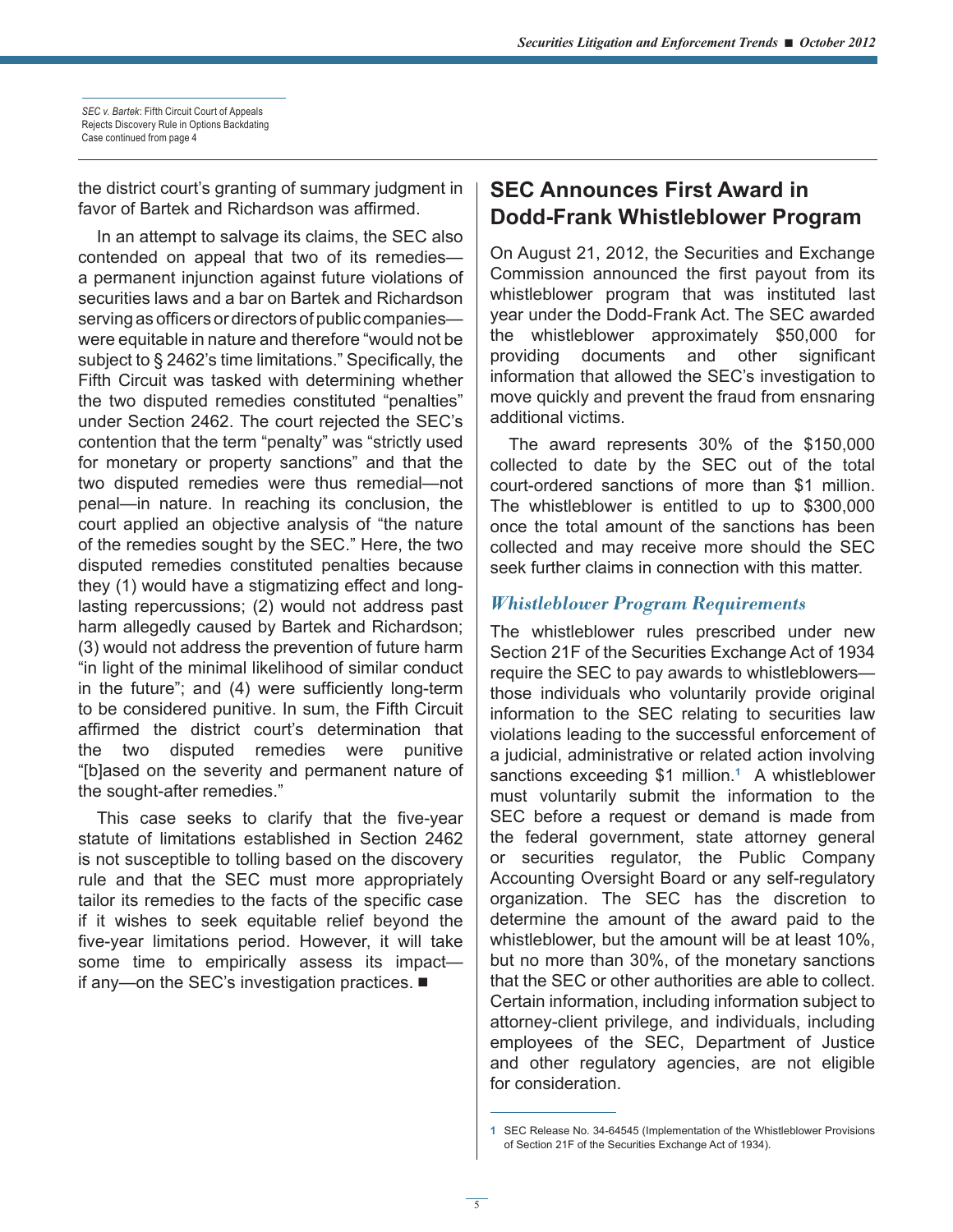SEC Announces First Award in Dodd-Frank Whistleblower Program continued from page 5

## *Details of the Circumstances Leading to the Award Are Limited*

Few details about the claim, such as whether the individual was an employee or the type of information this individual provided to the SEC, are publicly available. The SEC merely noted that the claim helped stop a multi-million-dollar fraud, which could imply that the case involved a Ponzi scheme or other investment fraud as compared to a situation involving a corporate issuer.

The limited release of information is likely due to the program's mandate to protect the identity of the whistleblower and to prevent retaliation. The SEC noted in its press release that the "law specifies that the SEC cannot disclose any information, including information the whistleblower provided to the SEC, which could reasonably be expected to directly or indirectly reveal a whistleblower's identity."**<sup>2</sup>** The law also includes a provision that prohibits any employer from retaliating against the whistleblower. For the purposes of this antiretaliation provision, a whistleblower includes a person who reasonably believes that the information he or she is providing relates to a possible securities law violation, whether or not the conditions, requirements or procedures are satisfied to qualify for any award.

#### *Information Provided to the SEC Must Be Original and Voluntarily Provided*

We do know that a second claim in connection with this case was rejected because the information provided did not rise to the level necessary to qualify for the award. A whistleblower must voluntarily provide original information that leads to a successful judicial or administrative action. In order for a whistleblower submission to be considered original information, it must be

• derived from the whistleblower's independent knowledge;

- not already known to the SEC; and
- not exclusively derived from an allegation made in a judicial or administrative hearing, in a government report, audit or investigation, or from the news media.

#### *Increased Focus on Corporate Compliance*

The scarcity of details from the SEC regarding this case does not necessarily provide corporate compliance managers with new guidance on improving a company's internal compliance procedures or provide whistleblowers with help navigating the requirements of the program or assessing the level of information required to receive an award. However, companies should continue to augment their securities law compliance and financial-related ethics programs with information about the bounty program. Whistleblowers may still receive an award even if they report to the company before going to the SEC. In some cases, if a person first reports the information internally before disclosing it to the SEC's Office of the Whistleblower, and the company conducts an investigation and reports the results to the SEC, the person will benefit from all the information the company's investigation turns up when the SEC is considering issuing an award.

Moreover, companies should consider establishing a predetermined response team for handling claims and managing risks associated with such claims. Current employee training programs should remind managers about the prohibitions on retaliation towards SEC whistleblowers. Employees should be further educated on their confidentiality obligations and the risks of false reporting. In advance, companies should determine what role the internal audit group and the Audit Committee of the Board of Directors will have in responding to complaints.  $\blacksquare$ 

**<sup>2</sup>** SEC Press Release dated August 21, 2012 (SEC Issues First Whistleblower Program Award).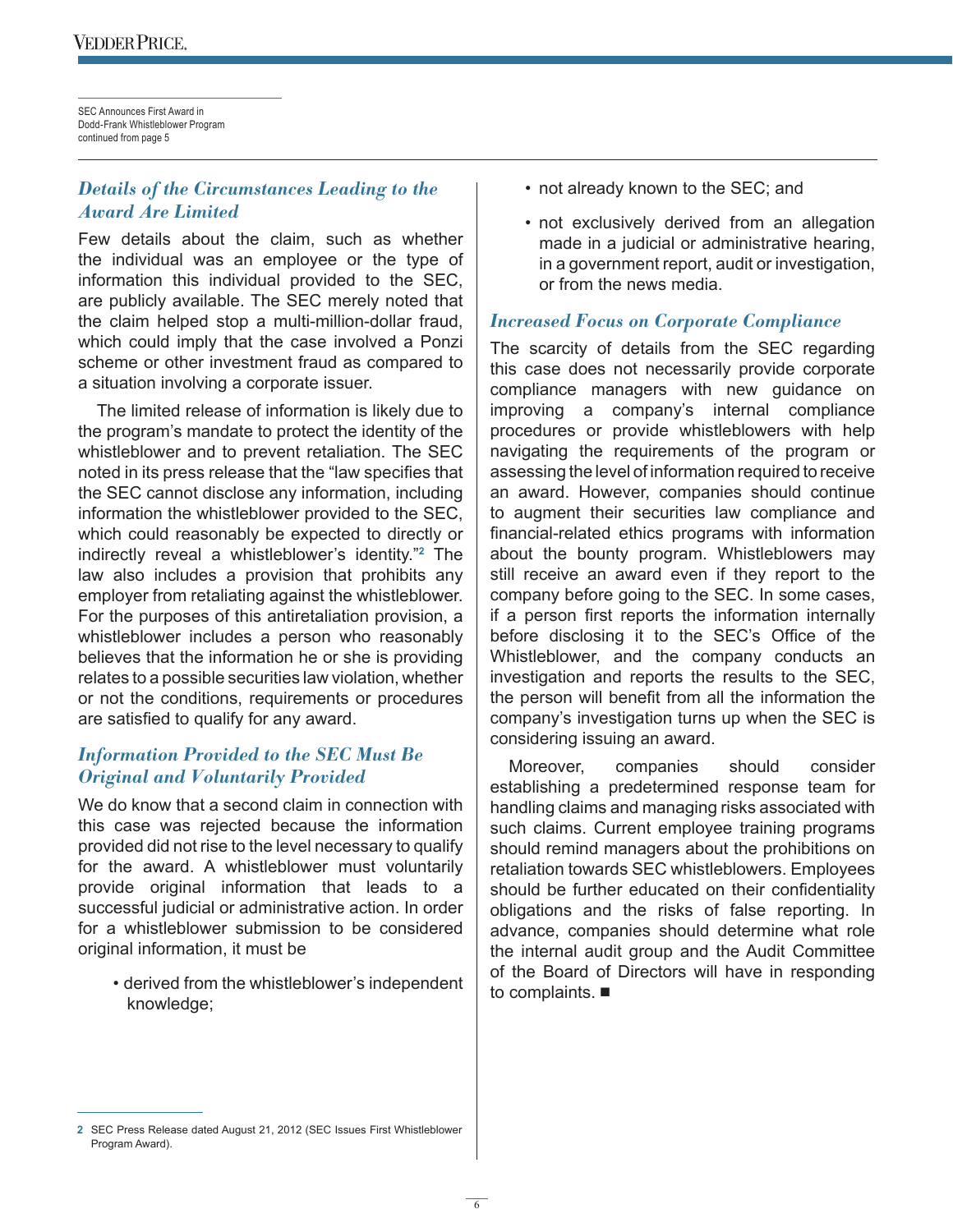# *United States v. Esquenazi* **Foreign Corrupt Practices Act (FCPA)**

The Foreign Corrupt Practices Act (FCPA) was adopted in 1977 in an effort to prohibit the bribing of foreign officials for the purpose of retaining or obtaining business. It also requires that public companies file proper financial statements and maintain a system of internal controls.

In the *Esquenazi* case, Judge Martinez of the Southern District of Florida sentenced the former president of Terra Telecommunications Corporation (Terra), Joel Esquenazi, to 15 years in prison for his involvement in a scheme to pay bribes to Haitian government officials at Telecommunications D'Haiti S.A.M. (Haiti Teleco), a state-owned telecommunications company. The former vice president, Carlos Rodriguez, was sentenced to seven years' imprisonment. Esquenazi's sentence of 15 years was two times greater than the longest sentence previously imposed for substantive violations of the FCPA. Rodriguez's sentence of seven years is one of the three longest sentences imposed for FCPA violations. As part of the sentence, the defendants were also ordered to forfeit \$3.09 million. The defendants were convicted of one count of conspiracy to violate the FCPA and wire fraud; seven counts of FCPA violations; one count of money laundering conspiracy; and 12 counts of money laundering.

Terra was headquartered in Miami-Dade County, Florida. Haiti Teleco was the sole provider of land line telephone service in Haiti. Terra and Haiti Teleco contracted to allow Terra's customers to place telephone calls to Haiti. Esquenazi was the president and 75% owner of Terra. Esquenazi and Rodriguez orchestrated a bribery scheme from November 2001 through March 2005 to pay \$890,000 to shell companies to be used for bribes to Haiti Teleco officials. Esquenazi and Rodriguez authorized the bribe payments to officials in order to obtain various business advantages from the Haitian officials for Terra, including the issuance of preferred telecommunication rates, reductions in the number of minutes for which payment was owed, and the continuance of Terra's telecommunications connection with Haiti. In order to conceal these bribe payments, the defendants used various shell companies to receive and forward payments.

The defendants also created false records claiming that payments were made as "consulting services." These services were never intended to be performed or actually performed.

Esquenazi's sentence was determined under the U.S. sentencing guidelines. The determination included a 16-level enhancement due to the \$2.2 million loss to the treasury of Haiti; a four-level enhancement for being an organizer and leader of the criminal activity; a four-level enhancement for the sophisticated money laundering operation; and a two-level enhancement for obstruction of justice resulting from his perjury on the witness stand. The primary contributor to the length of Esquenazi's sentence was the term issued for the money laundering counts, rather than the FCPA counts. He received a level of 40 and a recommended guideline sentence of 292-365 months, yet he received an actual sentence of 180 months. Both Esquenazi and Rodriguez benefited from Judge Martinez's significant downward departure from the guideline range, which suggests that the lengthy sentence may not be as harsh as it appears. The judge imposed a 60-month sentence on Esquenazi for each of the eight FCPA counts to be served concurrently, and a 120-month sentence for each money laundering count.

Esquenazi's severe sentence appears to be the product of his role in the scheme. He was found to be the driving force in devising and carrying out the bribe payments as president and majority owner. Esquenazi's co-defendant, Rodriguez, was faced with the same 21-count indictment, but Esquenazi's sentence was enhanced by four levels because of his leadership role in the illegal conduct.

Additionally, other members of Terra's bribery scheme with less involvement pleaded guilty and cooperated with the government, but they also received significant sentences. The matter has involved the largest number of individual FCPA violations to date. A former controller at Terra entered a guilty plea and was sentenced to 24 months, and two persons who forwarded bribes as middlemen of Haitian officials received sentences of 57 months and six months, respectively. The *Esquenazi* case serves as a reminder of the increasingly serious penalties for individuals found to have violated the FCPA.  $\blacksquare$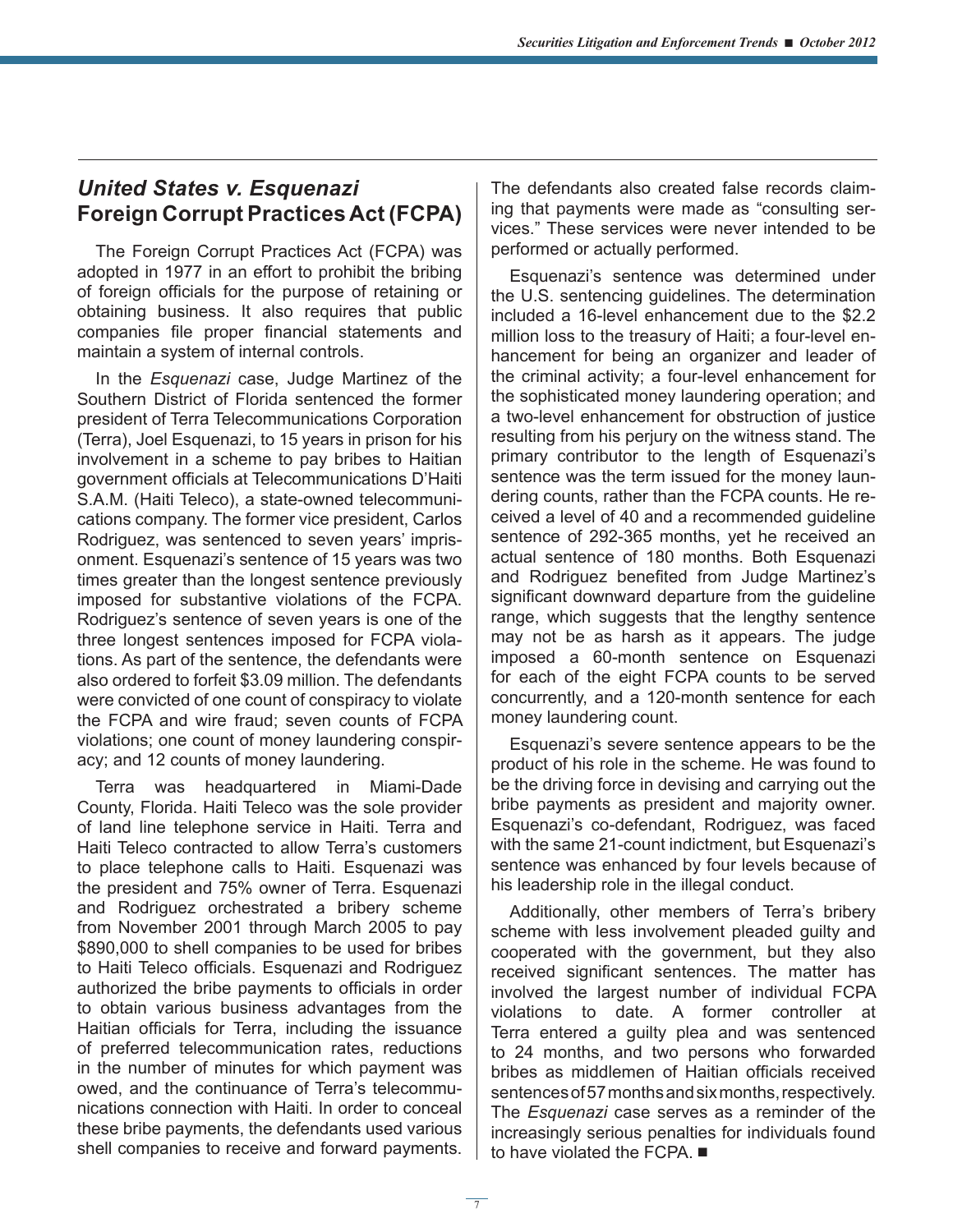# **SEC Enters into Deferred Prosecution Agreement with Amish Helping Fund**

The Securities and Exchange Commission (SEC) recently entered into a Deferred Prosecution Agreement (DPA) with the Amish Helping Fund (the AHF or the Fund), an Ohio non-profit, religiousbased corporation that sold securities to fund mortgage and construction loans for Amish families. The SEC's investigation into the AHF started in June 2010, and the SEC's DPA with the AHF was only its second DPA since the Enforcement Division announced its Cooperative Initiative in January 2010.

The AHF had been formed in 1995 by a group of Amish elders in order to raise funds to make loans to Amish families. From 1995 to June 2010, the AHF had 3,500 investors in the Amish community. The Fund currently has more than 1,200 borrowers and around \$125 million in mortgage receivables.

The SEC alleged that the AHF's offering memorandum, which was drafted in 1995, had not been updated for 15 years, and accordingly, it contained material misrepresentations about the Fund and the securities being offered by the Fund. Specifically, the AHF's offering memorandum failed to contain updated information concerning the history of operations of the Fund, the Fund's cash reserves, the use of investor monies, and investors' ability to redeem money. Based on the AHF's failure to revise its offering memorandum since 1995, the SEC contended that the Fund violated Section 17(a) of the Securities Act of 1934, along with Section 10(b) of the Securities Exchange Act of 1934 and Rule 10b-5 thereunder. Notably, no investor suffered any realized losses in connection with the AHF's stale offering memorandum.

Upon being informed of its possible securities violations, the AHF immediately cooperated with the SEC by revising the Fund's offering memorandum and by quickly taking other remedial steps. For example, the AHF provided existing investors with corrected copies of the offering memorandum, offered existing investors the right of rescission, retained an independent certified public accountant to perform ongoing audits, registered its securities offerings with the Ohio Division of Securities, and consented to a cease-and-desist order with the Ohio Division of Securities.

Under the terms of the AHF's DPA with the SEC, the prosecution of any related action against the Fund is delayed for two years, through July 17, 2014.**<sup>1</sup>** Provided that the AHF complies with the terms of the DPA, the SEC has agreed that it will not file any further enforcement actions stemming from the Fund's current alleged securities violations. Further, per the DPA, the AHF accepted responsibility for the violations alleged by the SEC and agreed to other remedial conduct, including cooperating with the SEC's investigation by supplying non-privileged documents and any other requested information.

While the SEC's use of DPAs remains infrequent, the DPA with the AHF highlights the benefits of cooperating with the SEC during investigations. Moreover, the underlying alleged securities violations at issue with the AHF underscore the need for companies to regularly review and update their offering memoranda.  $\blacksquare$ 

**<sup>1</sup>** A copy of the AHF's DPA with the SEC is available on the SEC's website at: http://www.sec.gov/news/press/2012/2012-138-dpa.pdf.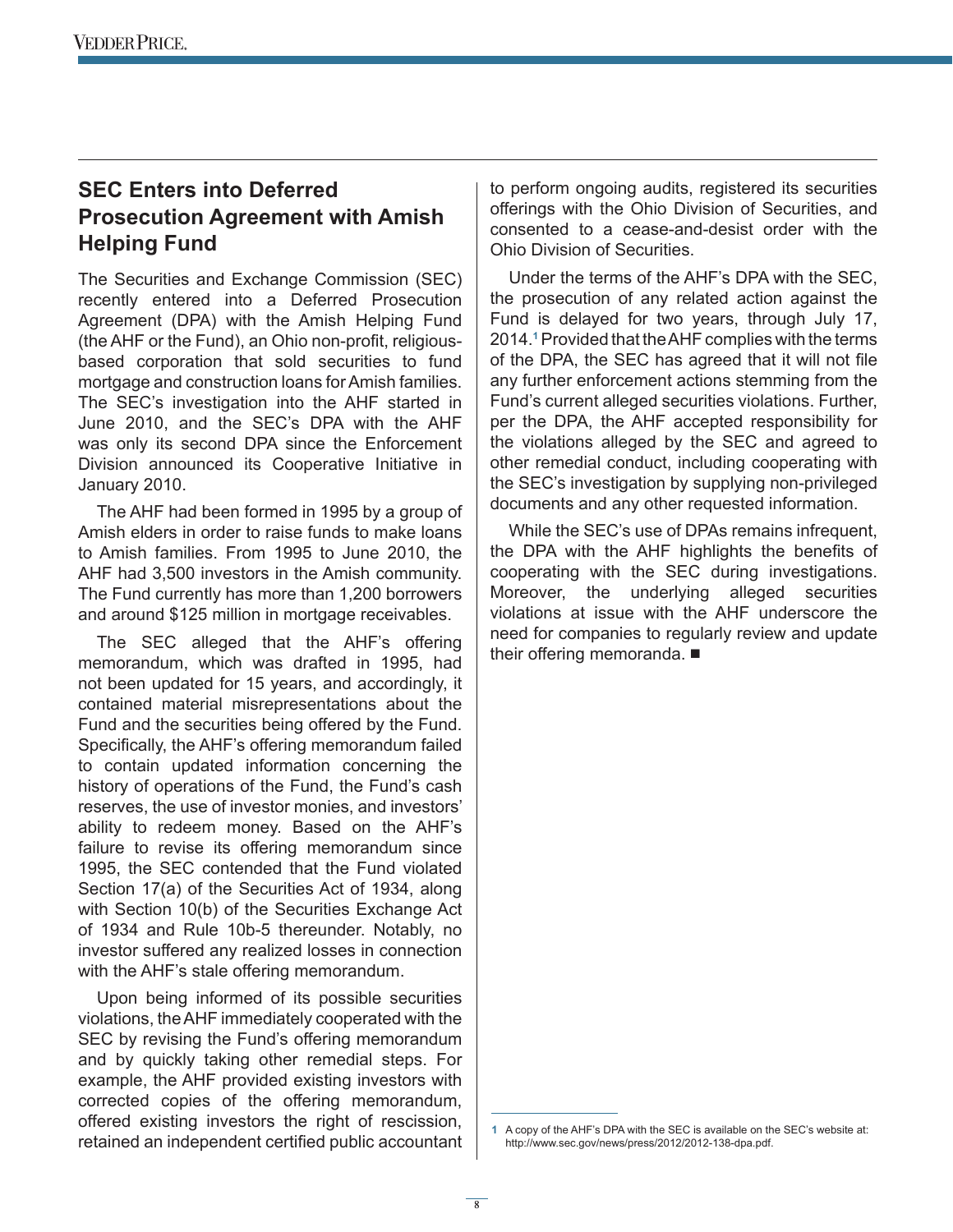#### **Securities Litigation—Team Members**

| Thomas P. Cimino, Jr. (Chair and Co-Editor)  +1 (312) 609 7784 |
|----------------------------------------------------------------|
|                                                                |
|                                                                |
|                                                                |
|                                                                |
|                                                                |
|                                                                |
|                                                                |
|                                                                |
|                                                                |

#### Nicole J. Highland.......................................................... +1 (312) 609 7914 Brian W. Ledebuhr......................................................... +1 (312) 609 7845 Randall M. Lending........................................................ +1 (312) 609 7564 James S. Montana, Jr.................................................... +1 (312) 609 7820 Jeanah Park .................................................................. +1 (312) 609 7532 Timothy M. Schank........................................................ +1 (312) 609 7585 William W. Thorsness .................................................... +1 (312) 609 7595 Michelle D. Velásquez ................................................... +1 (212) 407 7792 John W. Whittlesey........................................................ +1 (312) 609 7615 John E. Zummo ............................................................. +1 (312) 609 7853

#### **Securities Litigation and Government Enforcement Groups**

The firm's Securities Litigation and Government Enforcement groups regularly represent public companies, officers and directors, board committees, executives, broker-dealers, mutual funds, investment advisors, financial institutions and accounting professionals in all aspects of securities litigation as well as in a broad range of government and regulatory investigations, internal investigations, white collar criminal investigations and litigation matters. Our litigators include former prosecutors with the Department of Justice, Securities and Exchange Commission (SEC) and self-regulating organizations and number among the most experienced in the nation in handling all aspects of securities litigation, including private securities class actions, governmental enforcement proceedings and white collar criminal defense, and proceedings before selfregulating organizations and state agencies.

If you have any questions regarding material in this issue of Securities Litigation and Enforcement Trends or suggestions for a specific topic you would like addressed in a future issue, please contact the Co-Editors, Thomas P. Cimino, Jr. or Junaid A. Zubairi.

The editors would like to acknowledge the contributions of the following attorneys in connection with this edition: Rachel T. Copenhaver, Rebecca L. Dandy, Joshua A. Dunn, William K. Hadler, Joshua Nichols and Aruna Subramanian.

#### **About Vedder Price**

Vedder Price is a business-oriented law firm composed of more than 265 attorneys in Chicago, New York, Washington, DC and London. The firm combines broad, diversified legal experience with particular strengths in commercial finance, corporate and business law, financial institutions, labor and employment law and litigation, employee benefits and executive compensation law, occupational safety and health, general litigation, environmental law, securities, investment management, tax, real estate, intellectual property, estate planning and administration, health care, trade and professional associations and not-forprofit organizations.

*Securities Litigation and Enforcement Trends*  is published periodically by the law firm of Vedder Price P.C. It is intended to keep our clients and interested parties generally informed about important case law. It is not a substitute for professional advice. For purposes of the New York State Bar Rules, this Newsletter may be considered ATTORNEY ADVERTISING. Prior results do not guarantee a similar outcome.

Vedder Price is an international law firm operating through various separate and distinct entities. One of those entities is Vedder Price LLP, which operates in England and Wales and is regulated by the Solicitors Regulation Authority. For further information, please refer to www.vedderprice.com.

© 2012 Vedder Price P.C. Reproduction of this newsletter is permitted only with credit to Vedder Price P.C. For additional copies or an electronic copy of this newsletter, please contact us at info@vedderprice.com.

# **VEDDER PRICE.**

222 NORTH LASALLE STREET

CHICAGO, ILLINOIS 60601 +1 (312) 609 7500 | +1 (312) 609 5005 • FAX 1633 BROADWAY, 47TH FLOOR NEW YORK, NEW YORK 10019 +1 (212) 407 7700 | +1 (212) 407 7799 • FAX 1401 I STREET NW, SUITE 1100 WASHINGTON, D.C. 20005 +1 (202) 312 3320 | +1 (202) 312 3322 • FAX 200 ALDERSGATE

LONDON EC1A 4HD

+ 44 (0)20 3440 4680 | + 44 (0)20 3440 4681 • FAX

www.vedderprice.com